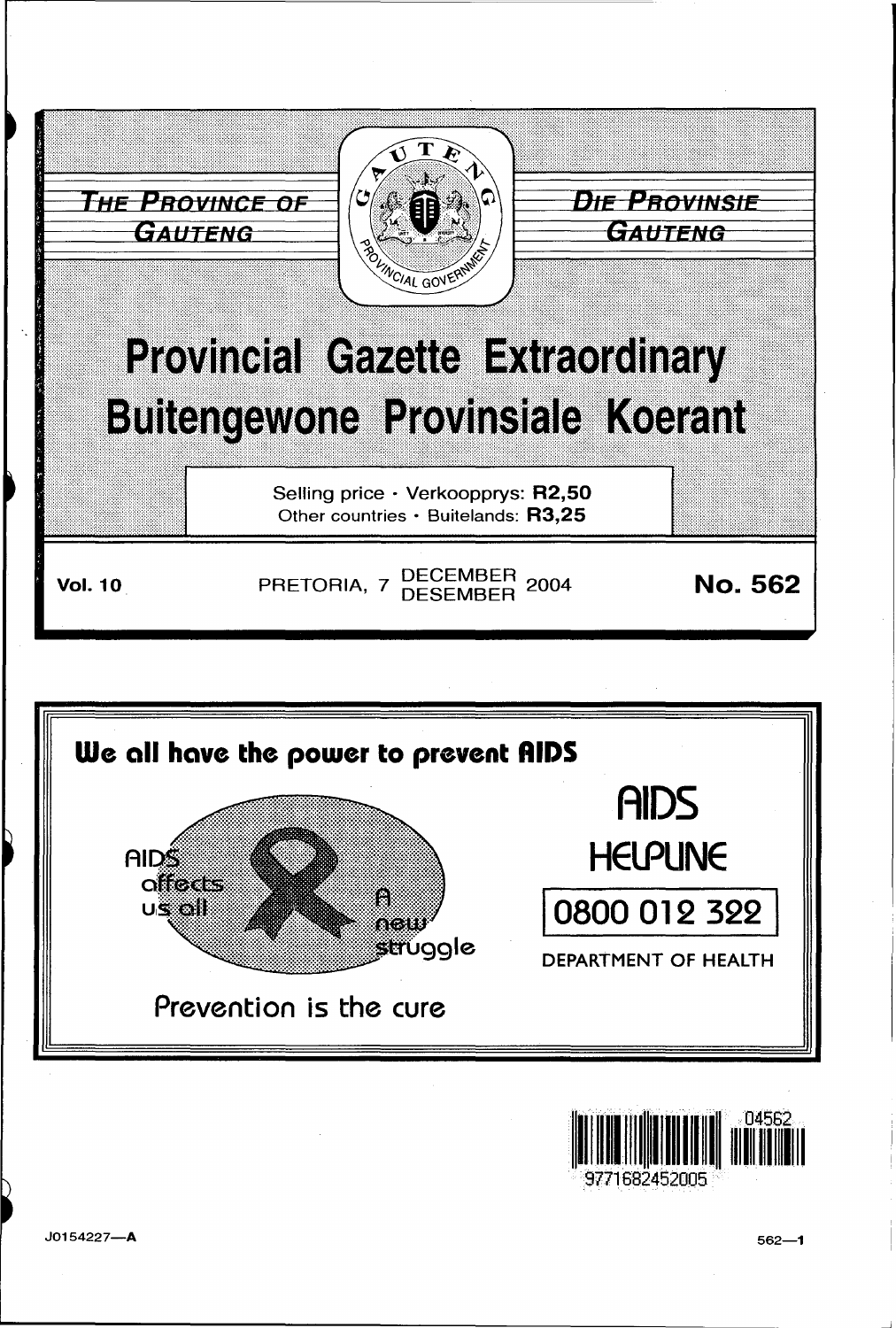# **CONTENTS •INHOUD**

No. Page Gazette No. No. **LOCAL AUTHORITY NOTICE** 

4248 Town-planning and Townships Ordinance (15/1986): Ekurhuleni Metropolitan Municipality: Correction Notice .......... 3 562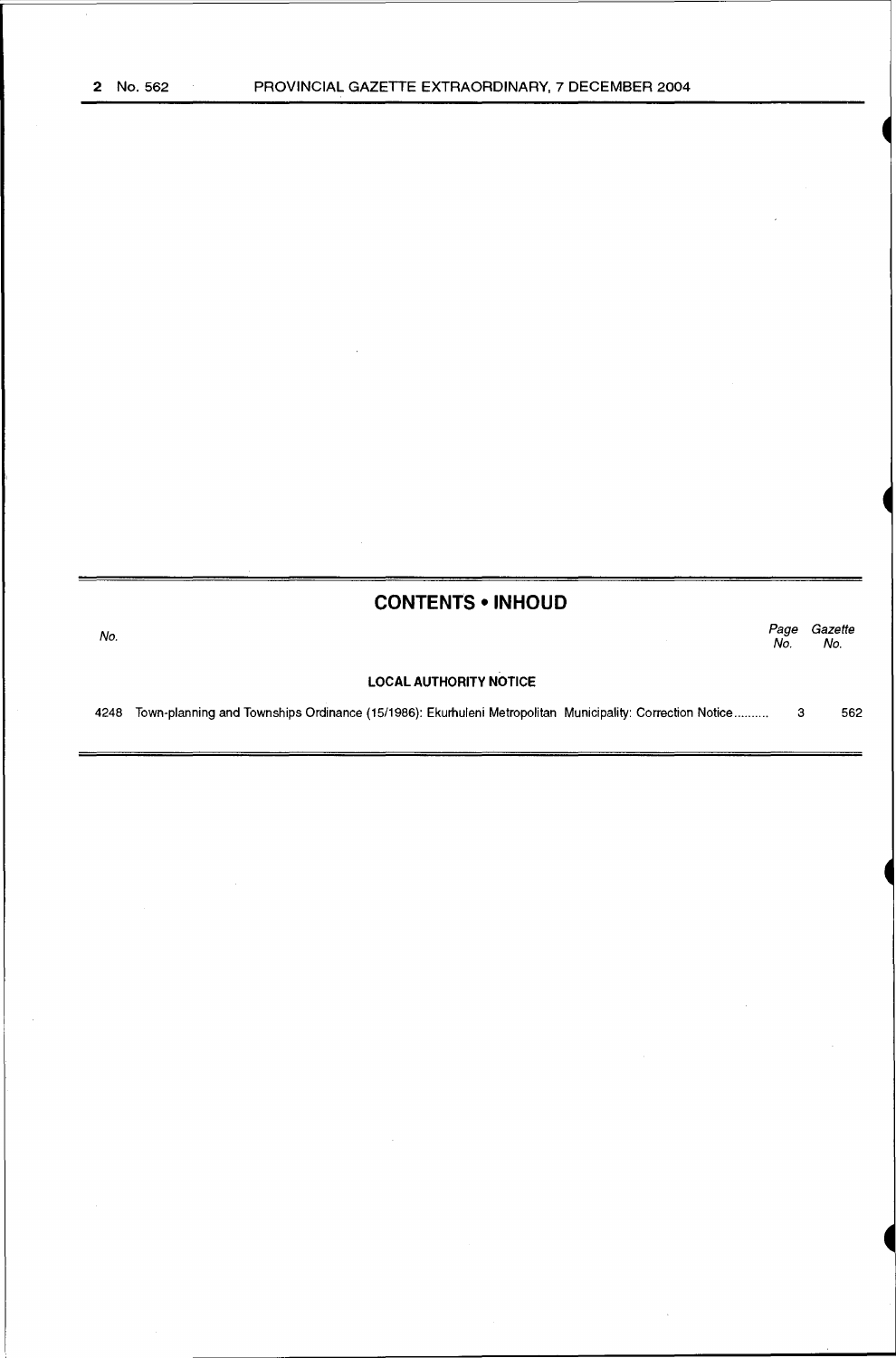# **LOCAL AUTHORITY NOTICE**

# **LOCAL AUTHORITY NOTICE 4248**

#### EKURHULENI METROPOLITAN MUNICIPALITY BOKSBURG AMENDMENT SCHEME 1112

## CORRECTION NOTICE: DECLARATION AS APPROVED TOWNSHIP BEYERSPARK EXT 86

Notice is hereby given in terms of section 80 of the Town-Planning and Townships Ordinance, 1986, read with section 95 of the said ordinance that, whereas an error occurred in the Conditions of Establishment in Government Gazette No 423 dated 6\10\04, the notice is hereby amended by the inclusion of paragraph 2.3 as follows:

2.3 Erf 1564

This erf is subject to a servitude for municipal services 3 metres wide in favour of the local authority as indicated on General Plan SG No 6387\2003.

PAUL MASEKO, CITY MANAGER, CIVIC CENTRE, GERMISTON 2 DECEMBER 2004: NOTICE NO ................................. \2004 14\19\3\810\51

### **PLAASLIKE BESTUURSKENNISGEWING 4248**  EKURHULENI METROPOLITAANSE MUNISIPALITEIT BOKSBURG-WYSIGINGSKEMA 1112

#### REGSTELLINGS KENNISGEWING : VERKLARING TOT GOEDGEKEURDE DORP BEYERSPARK UITBR 86

Hierby word ooreenkomstig die bepalings van artikel 80 van die Ordonnansie op Dorpsbeplanning en Dorpe, 1986 gelees met artikel 95 van die gemelde Ordonnansie, bekend gemaak dat nademaal 'n fout voorkom in die Stigtingsvoorwaardes soos vervat in Plaaslike Bestuurskennisgewing nr. 423 gedateer 6\10\04, die bogemelde kennisgewing hierby gewysig word deur die invoeging van paragraaf 2.3 as volg :

2.3 Erf 1564 Hierdie erf is onderhewig aan 'n serwituut vir munisipale doeleindes 3 meter wyd ten gunste van die plaaslike owerheid soos aangedui op Algemene Plan SG No 6387\2003.

PAUL MASEKO, CITY MANAGER, CIVIC CENTRE, GERMISTON 2 DECEMBER 2004: NOTICE NO ................................. \2004 14\19\3\b10\51